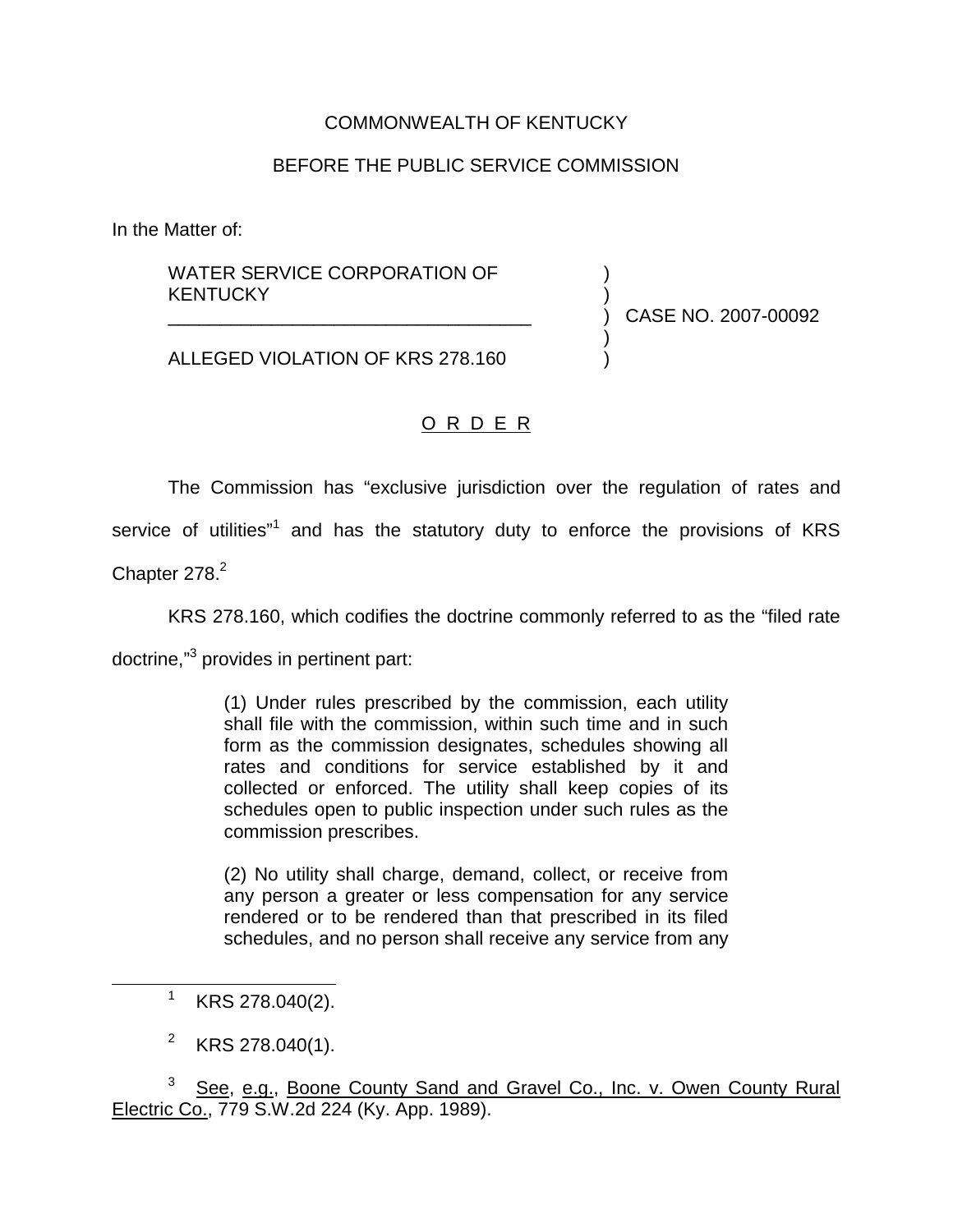utility for a compensation greater or less than that prescribed in such schedules.

Water Service Corporation of Kentucky ("Water Service") is a Kentucky corporation that owns and operates facilities that treat and distribute water to the public for compensation in the Commonwealth of Kentucky. It is a utility subject to Commission jurisdiction.<sup>4</sup>

In Case No. 2005-00325,<sup>5</sup> Water Service applied for a general rate adjustment. It proposed, inter alia, to consolidate its 16 separate classifications for fire hydrant and sprinkler service into 3 classes. On February 28, 2007, the Commission established revised rates for Water Service and prospectively approved Water Service's fire hydrant and sprinkler rates.

During the course of that proceeding, the Commission discovered that Water Service was collecting fees for hydrant and sprinkler charges that were not included in its tariff. At an informal conference on August 22, 2006, Water Service representatives acknowledged that several of the proposed charges were neither contained in the utility's current tariff nor contained in its application for a rate adjustment.<sup>6</sup> In a subsequent letter, Water Service stated that these fees were for fire protection and

<sup>4</sup> KRS 278.010(3)(d).

<sup>5</sup> Case No. 2005-00325, Application of Water Service Corporation of Kentucky for an Adjustment of Rates.

<sup>6</sup> Memorandum from Commission Staff to Main Case File No. 2005-00325 (Aug. 28, 2006).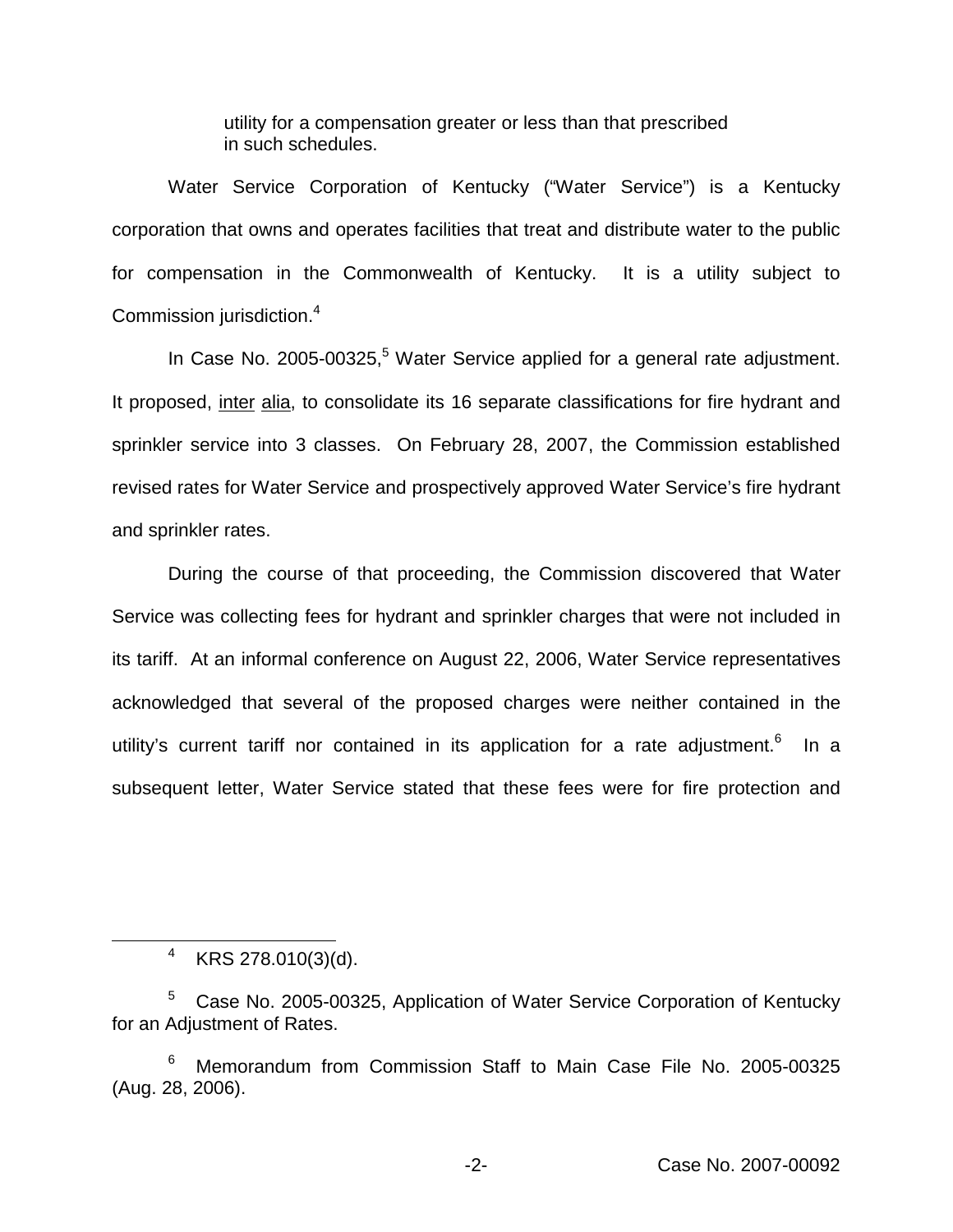sprinkler systems.<sup>7</sup> Water Service stated that it first noticed that the fire hydrant and sprinkler charges were not listed in its tariff during its preparation of its rate application.<sup>8</sup>

In reviewing the tariffs of Water Service and its predecessors, the Commission discovered that a tariff of Aqua/KWS, a predecessor of Water Service, set forth fire hydrant and sprinkler charges, but that this tariff was canceled in August 1992. Since August 1992, the utility has been transferred 3 times. $9$  While each successor has adopted the then-existing tariff of its predecessor, none has apparently taken any action to conform its tariff to its current pricing and fee-collection practices.

On February 28, 2007, the Commission notified Water Service that it would investigate whether or not KRS 278.160 required Water Service to refund the amounts that it had previously collected for hydrant and sprinkler charges.<sup>10</sup>

Based upon the foregoing and being otherwise sufficiently advised, the Commission finds that prima facie evidence exists that Water Service has violated

 $7$  Letter from John N. Hughes, counsel for Water Service of Kentucky, to Executive Director, Public Service Commission of Kentucky (Oct. 5, 2006) at 2.

 $8$  Id.

<sup>&</sup>lt;sup>9</sup> Case No. 2002-00142, Joint Application of Aqua/KWS, Inc., Utilities of Kentucky, Inc., and Water Service Corporation of Kentucky for Approval of the Transfer of the Ownership of the Assets of Aqua/KWS, Inc. and Utilities of Kentucky, Inc. to Water Service Corporation of Kentucky Pursuant to the Provisions of KRS 278.020(4) and (5) and 807 KAR 5:001, Section 8, (Ky. PSC June 14, 2002). Case No. 1998- 00291, Application of Aqua/KWS, Inc. for Approval of Transfer of Stock to Utilities of Kentucky, Inc. (Ky. PSC July 27, 1998). Case No. 2005-00433, The Joint Application of Nuon Global Solutions USA, BV, Nuon Global Solutions USA, Inc., AIG Highstar Capital II, LP, Hydro Star, LLC, Utilities, Inc. and Water Service Corporation of Kentucky for Approval of an Indirect Change in Control of a Certain Kentucky Utility Pursuant to the Provisions of KRS 278.020(5) and (6) and 807 KAR 5:001, Section 8 (Ky. PSC March 8, 2006).

<sup>10</sup> Case No. 2005-00325, Order of February 28, 2007 at 7.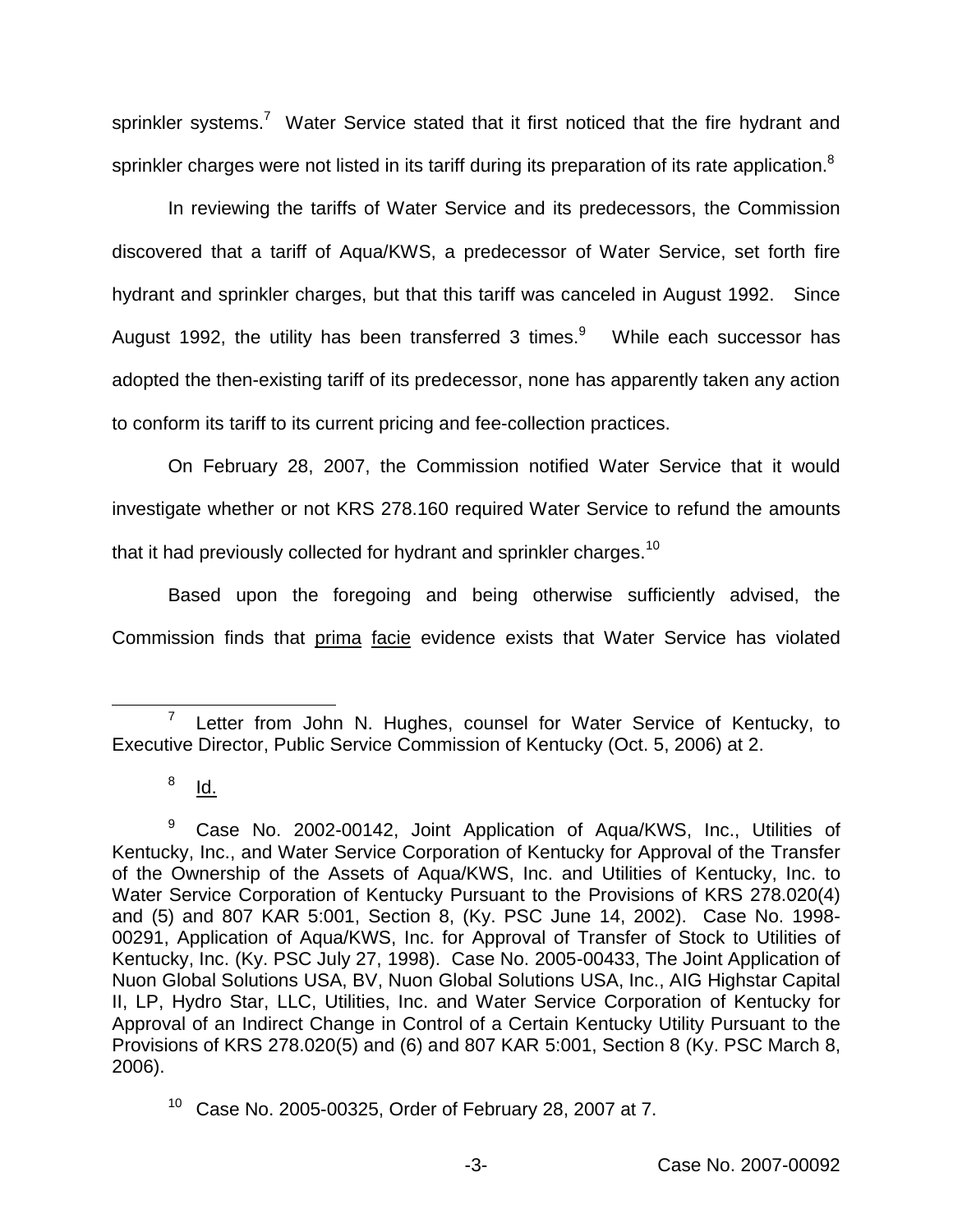KRS 278.160 by assessing fees for fire hydrant and sprinkler services prior to February 28, 2007 that were not set forth in its filed rate schedules.

The Commission, on its own motion, HEREBY ORDERS that:

1. Water Service shall show cause in writing within 20 days of the date of this Order:

a. why it should not be subject to the penalties prescribed in KRS 278.990(1) for its alleged failure to comply with KRS 278.160; and,

b. why it should not be required to refund with interest all fees and charges collected from its customers that were not set forth in its filed rate schedules.

2. A formal hearing shall be held on May 22, 2007 at 9:30 a.m., Eastern Daylight Time, in Hearing Room 1 of the Commission's offices at 211 Sower Boulevard, Frankfort, Kentucky.

3. The Commission does not favor motions for continuance and will grant them only when such a motion is made in writing and states compelling reasons for granting the motion.

4. Corporate entities are advised that under Kentucky law a corporation, its employees, and any representatives, who are not licensed to practice law in Kentucky, are not permitted to make objections, examine, or cross-examine witnesses in administrative hearings.<sup>11</sup>

<sup>&</sup>lt;sup>11</sup> Turner v. Kentucky Bar Ass'n., 980 S.W.2d 560 (Ky. 1998), and Practice Before the Commission by Attorneys Non-Licensed in the Commonwealth of Kentucky, Admin. Case No. 249, Order dated June 15, 1981.